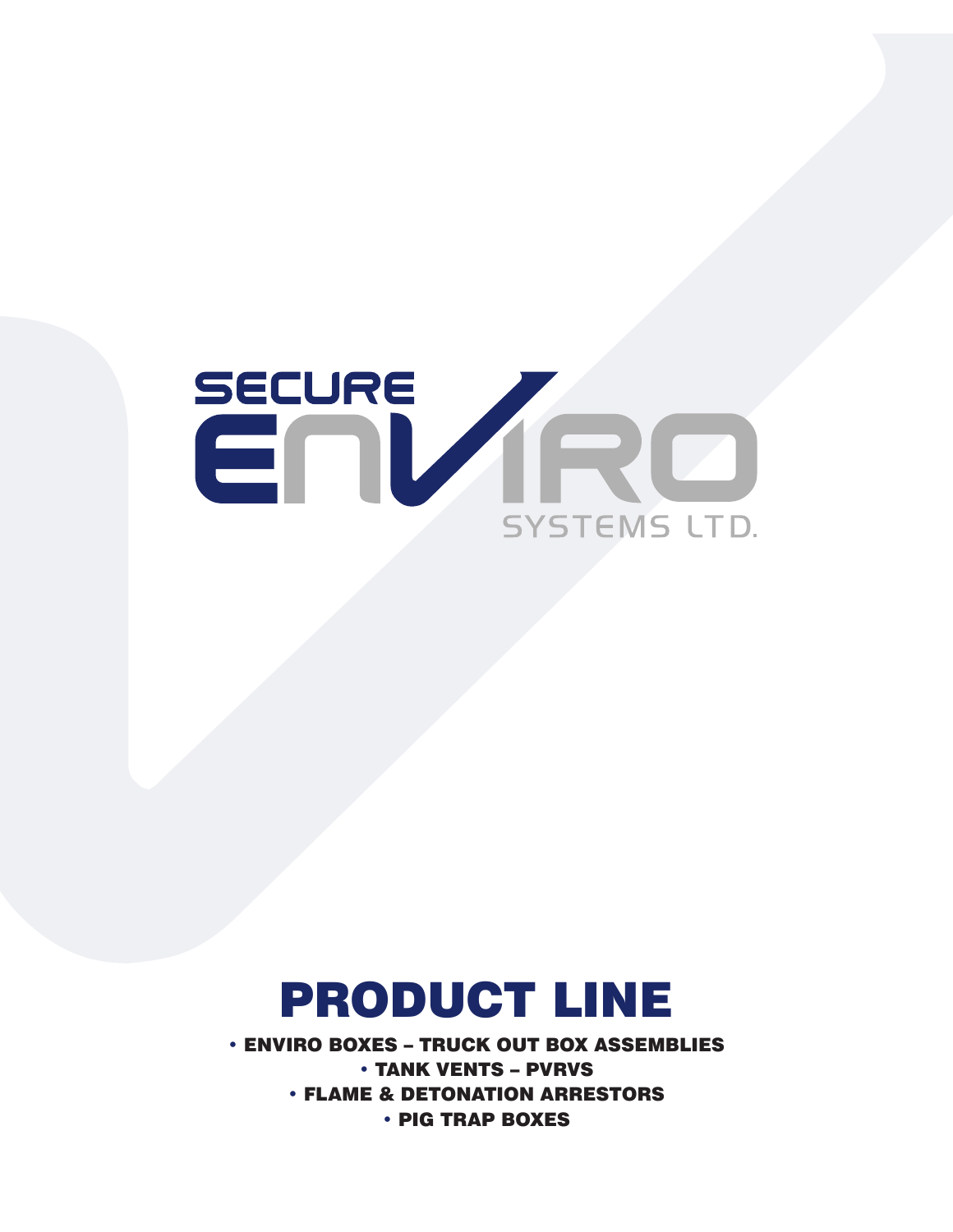# TRUCK OUT, ENVIRO-BOX, AND LOAD LINE BOXES





# CLIP GATE VALVE BOXES SINGLE LINE ENVIRO-BOX

## **Standard Models, Single Box Models**

- 2", 3", & 4" Threaded EnViro-Box Assemblies
- 2", 3", & 4" Welded / Flanged EnViro-Box Assemblies
- Ball Valve, Gate Valve, Globe Valves
- Powder Coat Enclosure (14 ga.)
- Ground Lugs, 3/4 " Drain Line, CL 150 Flanges

# FREEZE RESISTANT BALL VALVES





## **Optional & Custom Features**

- Radiography of welded piping, 10% or 100%
- MPI of TOLs & Fillet Welds
- Custom valve options upon request: meet all AMLs
- Ground Cables & Clamp
- Retractable Ground Reels
- 1/2" Liquid Sampling Line

# RETRO-FIT ENVIRO BOXES



### **Industry-Leading Ease of Maintenance & Installation**

- Removable back plate for installation.
- Removal of box assembly allows box to be slid over valves.
- All Enviro-Boxes come with a 1-year warranty against manufacturing defects.
- Third-party components carry warranties from respective manufacturers.
	- Watch our installation and service video on our website

# DUAL, TRIPLE & CUSTOM BOXES AVAILABLE



403-740-6035 • info@secureenviro.ca | SECUREENVIRO CA *Box 5424, Lacombe, AB T4L 1X1*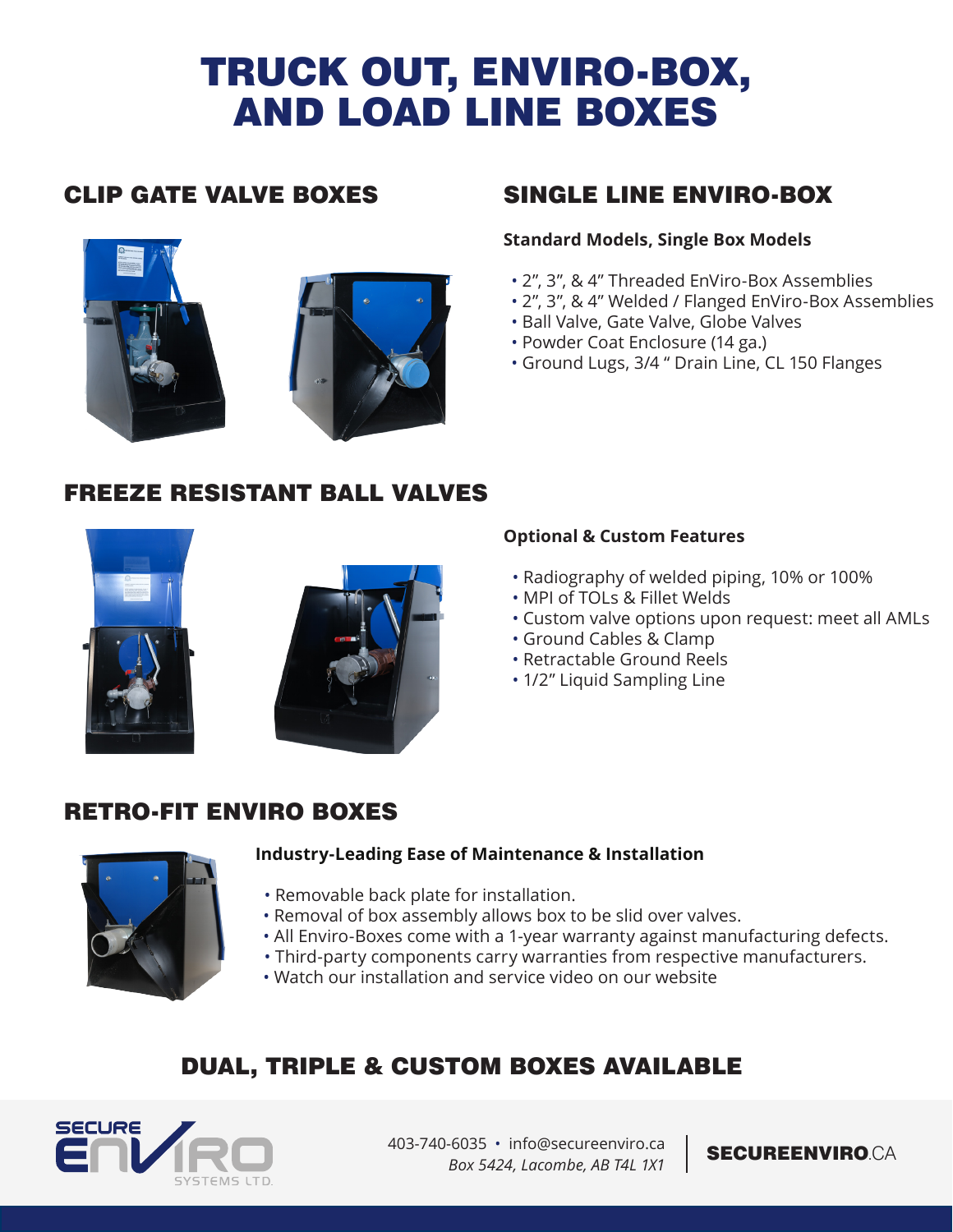# PIG TRAP BOXES



## **Standard Model - 150 Liters**

- 22" x 22" x 22"
- Powder Coat Enclosure (14 ga.)
- Adjustable legs for uneven surfaces



### **Standard Features**

- Easy to clean.
- Removable lid for containment.
- Adjustable legs for uneven surface mounting.
- Comes with a 1-year warranty, against manufacturing defects.
- Third-party components carry warranties from respective manufacturers, where applicable.



### **Optional & Custom Features**

- Custom sizing available
- Custom colors available
- Grounding lugs and cables
- Available in stainless steel or aluminium

### PIG TRAP BOX WITH OPTIONAL GROUNDING LUG



403-740-6035 • info@secureenviro.ca | SECUREENVIRO.CA *Box 5424, Lacombe, AB T4L 1X1*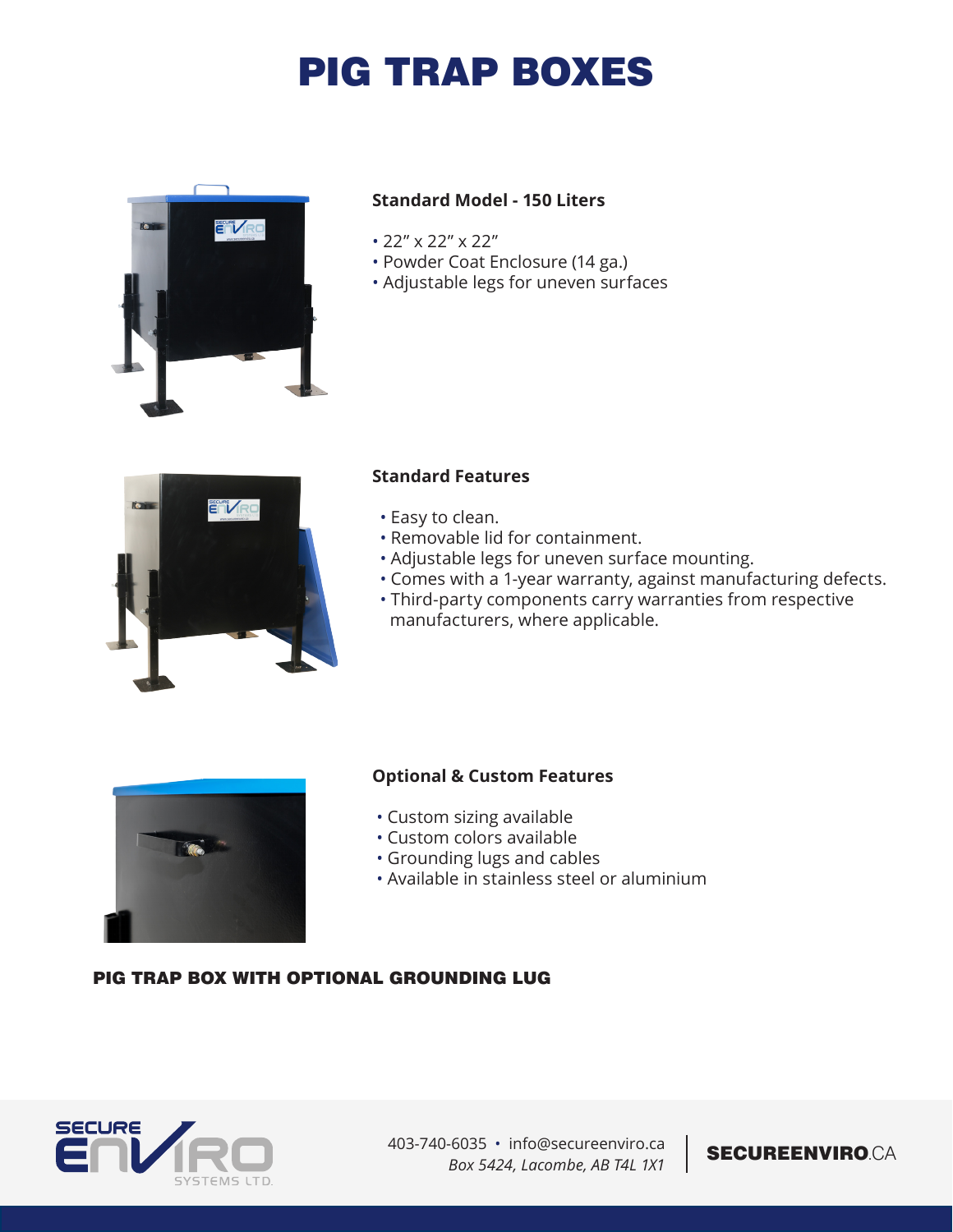# TANK PRESSURE AND SAFETY RELEASE VALVES



# PRESSURE VACUUM RELIEF VALVES (PVRV)

**Models** KSBB Weight Loaded model Setting Pressure Min. +/- 20 mmW.C ~ Max. + 700/- 430 mmW.C

KSBS Spring Loaded model

Setting Pressure

### **Features**

- Made from trusted materials (Aluminum, Carbon Steel, Stainless Steel 304 and 316)
- Options for different materials available • Designed and manufactured with the
- latest technology • Range of sizes available (2" to 12" CL150 Connections)

*(Different connections available on request)*



# PRESSURE RELIEF VALVES

Min. + 700/- 430 mmW.C ~ Max. +/- 9,000 mmW.C

#### **Models**

KSPR Weight Loaded model Setting Pressure Min. 20 mmW.C ~ Max. 700 mmW.C

KSPS Spring Loaded model Setting Pressure Min. 700 mmW.C ~ Max. 9,000 mmW.C

# VACUUM RELIEF VALVES

**Models KSVB** Spring Loaded model

Setting Pressure Min. - 20 mmW.C ~ Max. - 9,000 mmW.C

#### **Features** • Made of reliable materials (Aluminum,

- Carbon Steel, Stainless Steel 304 and 316) • Options for different materials available
- on request
- Range of sizes available (2" to 12" CL150 Connections)
- ANSI 150lb flanges come standard *(Different connections available on request)*

### **Features**

- Made from reliable materials (Aluminum, Carbon Steel, Stainless Steel 304 and 316 with various trims)
- Options for different materials available on request
- Range of sizes available (2" to 12" CL150 Connections)

*(Different connections available on request)*

# EMERGENCY VENT COVERS

#### **Models** KSEPK



#### **Features**

- Made with reliable materials (Carbon Steel, Stainless Steel 304 and 316 with various trims)
- Option of different materials available on request
- A range of sizes available
- ANSI 150 lb or API 650 flanges available
- Setting pressure of a minimum 50 mmW.C to a maximum 700 mmW.C

## DISTRIBUTED EXCLUSIVELY IN CANADA BY:



- Steam jacket type
- Steam tracing type • Proximity type
- Teflon coating/lining type



403-740-6035 • info@secureenviro.ca | SECUREENVIRO.CA *Box 5424, Lacombe, AB T4L 1X1*